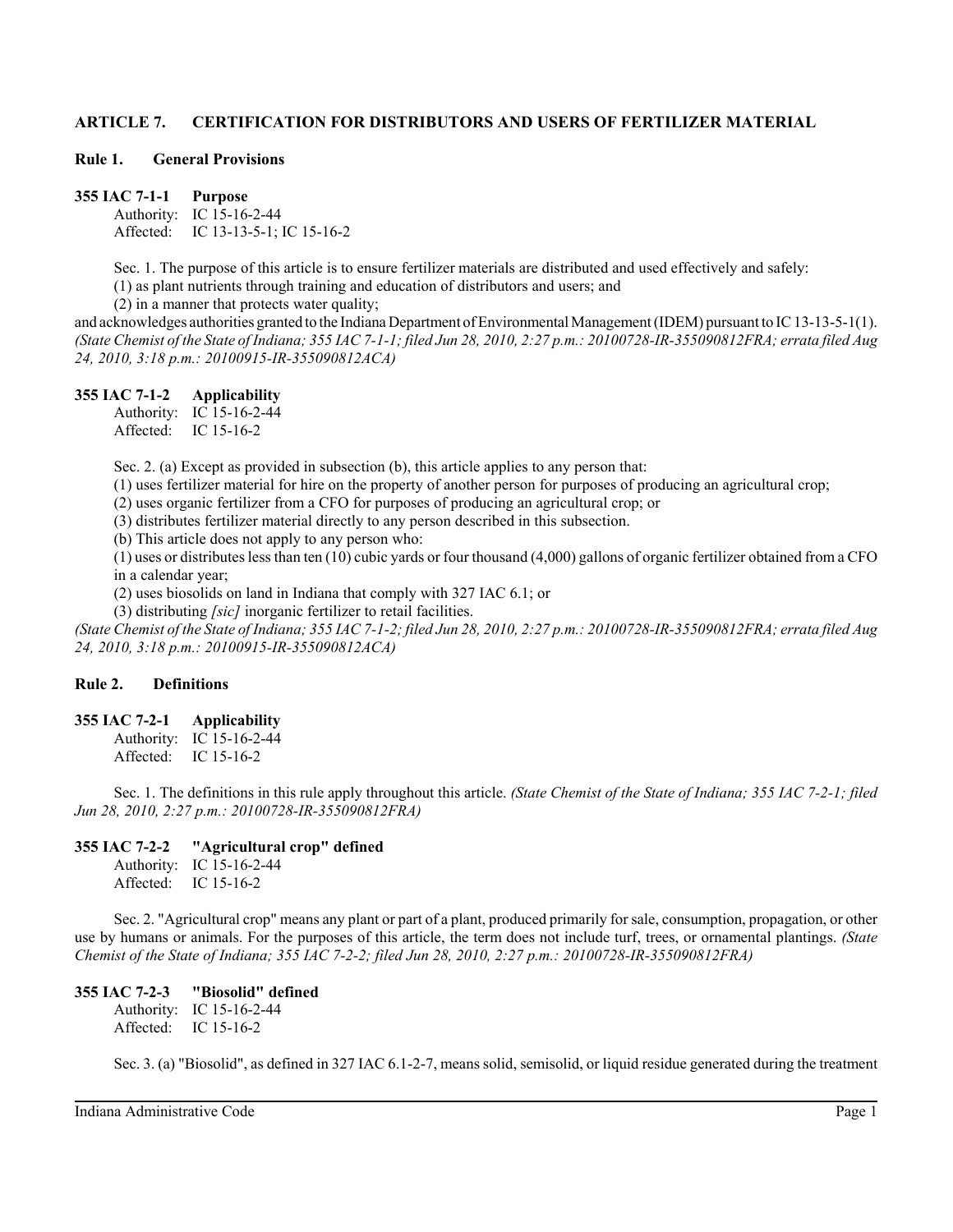of domestic sewage in a treatment works. Examples of biosolid include, but are not limited to, the following:

(1) Scum or solids removed in primary, secondary, or advanced wastewater treatment processes.

(2) A material derived from biosolid.

(3) An industrial waste product that contains domestic sewage or material under subdivision (1) or (2).

(b) The term does not include ash generated during the firing of biosolid in a biosolid incinerator or grit and screenings generated during preliminary treatment of domestic sewage in a treatment works. *(State Chemist of the State of Indiana; 355 IAC 7-2-3; filed Jun 28, 2010, 2:27 p.m.: 20100728-IR-355090812FRA)*

# **355 IAC 7-2-4 "CCH" defined**

Authority: IC 15-16-2-44 Affected: IC 15-16-2

Sec. 4. "CCH" means a continuing certification hour for certified applicators. One (1) CCH is equivalent to one (1) hour of fertilizer material-related instruction or training that has been evaluated and approved by the state chemist. *(State Chemist of the State of Indiana; 355 IAC 7-2-4; filed Jun 28, 2010, 2:27 p.m.: 20100728-IR-355090812FRA)*

# **355 IAC 7-2-5 "Certified applicator" defined**

Authority: IC 15-16-2-44 Affected: IC 15-16-2

Sec. 5. "Certified applicator" means any individual who has been issued a certificate or licensing credential under this article as evidence of the individual's qualifications to use fertilizer material. The term includes both commercial applicators and private applicators. *(State Chemist of the State of Indiana; 355 IAC 7-2-5; filed Jun 28, 2010, 2:27 p.m.: 20100728-IR-355090812FRA)*

**355 IAC 7-2-6 "Commercial applicator license" defined** Authority: IC 15-16-2-44 Affected: IC 15-16-2

Sec. 6. "Commercial applicator license" means the licensing credential issued annually to a certified applicator who: (1) uses; or

(2) supervises the use of;

fertilizer material for purposes of producing an agricultural crop on the property of another person for hire. *(State Chemist of the State of Indiana; 355 IAC 7-2-6; filed Jun 28, 2010, 2:27 p.m.: 20100728-IR-355090812FRA; errata filed Aug 24, 2010, 3:18 p.m.: 20100915-IR-355090812ACA)*

# **355 IAC 7-2-7 "Confined feeding operation" or "CFO" defined**

Authority: IC 15-16-2-44 Affected: IC 13-18-10; IC 15-16-2

Sec. 7. "Confined feeding operation" or "CFO" means any:

(1) confined feeding of at least:

- (A) three hundred (300) cattle;
- (B) six hundred (600) swine or sheep;
- (C) thirty thousand (30,000) fowl; or
- (D) five hundred (500) horses;

(2) animal feeding operation electing to be subject to IC 13-18-10;

(3) animal feeding operation that causes a violation of:

- (A) water pollution control laws;
- (B) any rules of the water pollution control board; or
- (C) IC 13-18-10; or

(4) animal feeding operation located outside of Indiana that would be a CFO if located in Indiana.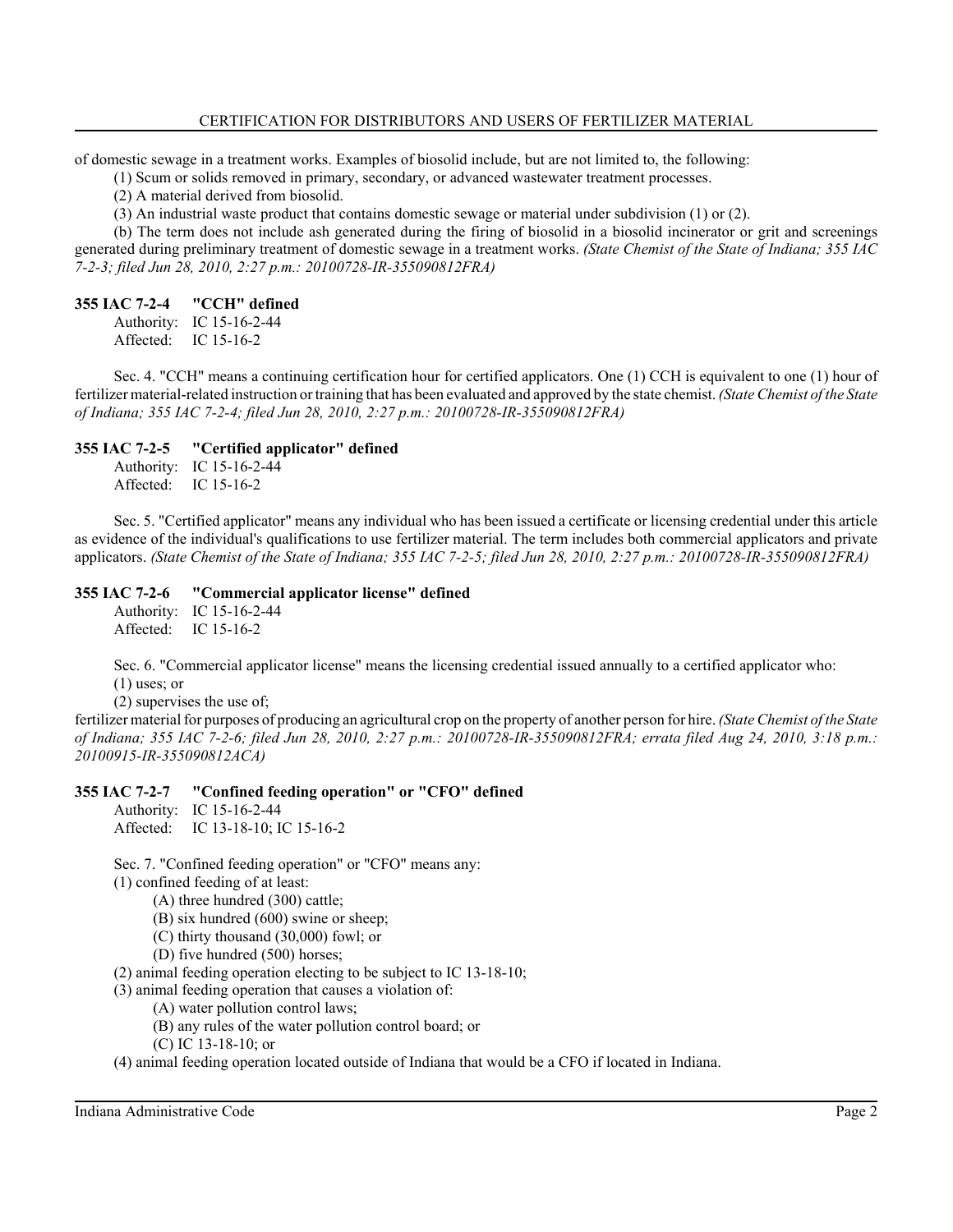*(State Chemist of the State of Indiana; 355 IAC 7-2-7; filed Jun 28, 2010, 2:27 p.m.: 20100728-IR-355090812FRA)*

#### **355 IAC 7-2-8 "Distribute" defined** Authority: IC 15-16-2-44

Affected: IC 15-16-2 Sec. 8. "Distribute" means to: (1) offer for sale; (2) sell; (3) exchange; (4) barter; (5) supply; or (6) offer to supply; fertilizer material. *(State Chemist of the State of Indiana; 355 IAC 7-2-8; filed Jun 28, 2010, 2:27 p.m.: 20100728-IR-355090812FRA)*

#### **355 IAC 7-2-9 "Fertilizer business license" defined**

Authority: IC 15-16-2-44 Affected: IC 15-16-2

Sec. 9. "Fertilizer business license" means the licensing credential issued annually to a person that is engaged in or professes to be engaged in distributing or using fertilizer material on the property of another person for hire. *(State Chemist of the State of Indiana; 355 IAC 7-2-9; filed Jun 28, 2010, 2:27 p.m.: 20100728-IR-355090812FRA)*

# **355 IAC 7-2-10 "Fertilizer material" defined**

Authority: IC 15-16-2-44 Affected: IC 15-16-2-11

Sec. 10. "Fertilizer material", as defined in IC 15-16-2-11, means any substance containing nitrogen, phosphate, potash, or any recognized plant nutrient that:

(1) is used for the plant nutrient content; and

(2) has nutrient value in promoting plant growth.

The term includes unmanipulated animal and vegetable manures. *(State Chemist of the State of Indiana; 355 IAC 7-2-10; filed Jun 28, 2010, 2:27 p.m.: 20100728-IR-355090812FRA)*

#### **355 IAC 7-2-11 "Inorganic fertilizer" defined**

Authority: IC 15-16-2-44 Affected: IC 15-16-2

Sec. 11. "Inorganic fertilizer" means any fertilizer material:

(1) manufactured by means of a man-made chemical reaction; and

(2) that does not contain any plant or animal products, manures or renderings.

For the purposes of this article, urea is considered to be an inorganic fertilizer, not an organic fertilizer. *(State Chemist of the State of Indiana; 355 IAC 7-2-11; filed Jun 28, 2010, 2:27 p.m.: 20100728-IR-355090812FRA)*

#### **355 IAC 7-2-12 "Manure" defined**

Authority: IC 15-16-2-44 Affected: IC 15-16-2

Sec. 12. "Manure" means any: (1) liquid or solid animal excreta; (2) used bedding, litter, waste liquid, or contaminated runoff; or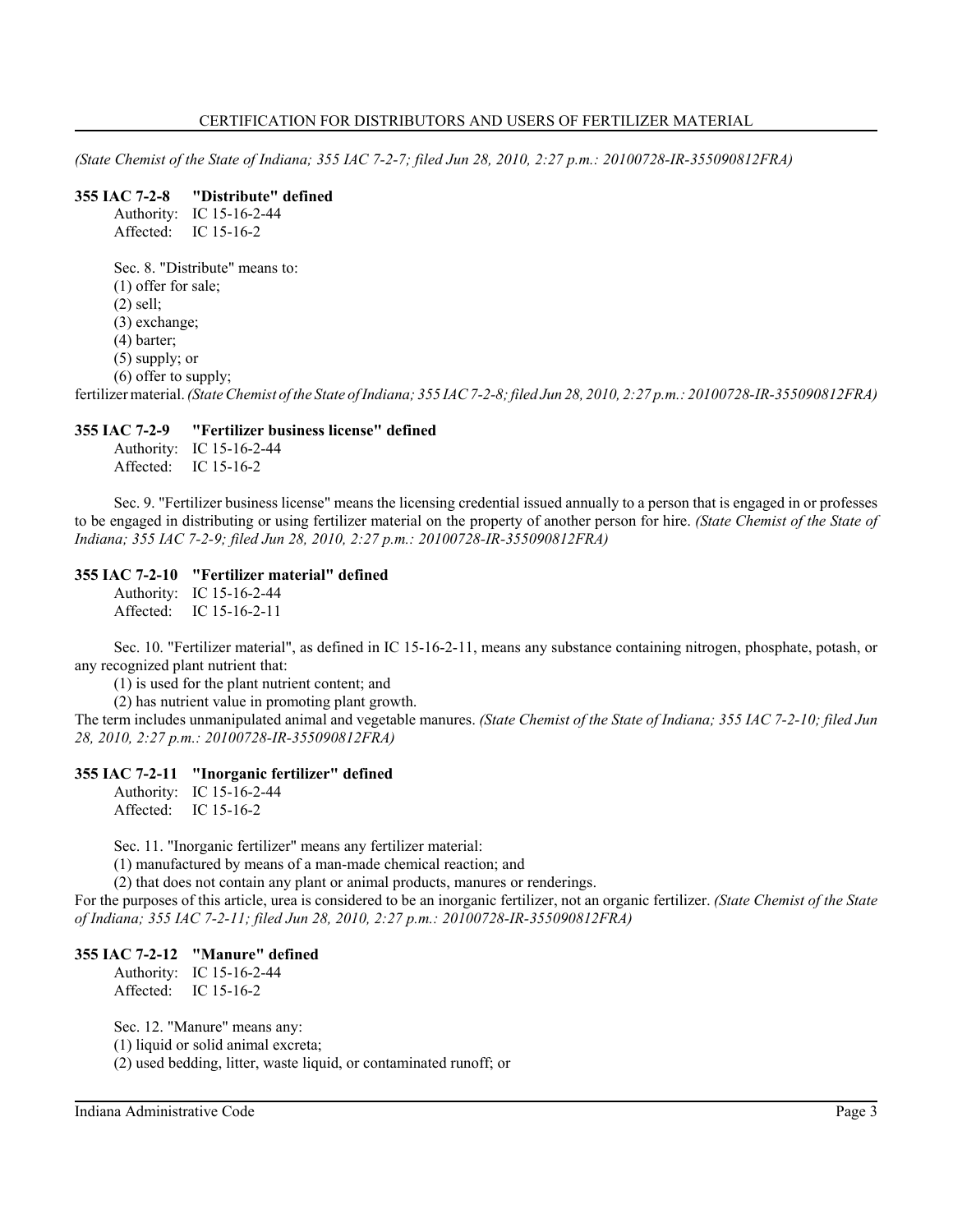(3) plant remains or vegetable refuse from processing.

*(State Chemist of the State of Indiana; 355 IAC 7-2-12; filed Jun 28, 2010, 2:27 p.m.: 20100728-IR-355090812FRA; errata filed Aug 24, 2010, 3:18 p.m.: 20100915-IR-355090812ACA)*

#### **355 IAC 7-2-13 "Organic fertilizer" defined**

Authority: IC 15-16-2-44 Affected: IC 15-16-2

Sec. 13. "Organic fertilizer" means any fertilizer material derived from either plant or animal products or manures containing one (1) or more nutrients (other than carbon, hydrogen, or oxygen) that are essential for plant growth. For the purpose of this article, the term does not include biosolids. *(State Chemist of the State of Indiana; 355 IAC 7-2-13; filed Jun 28, 2010, 2:27 p.m.: 20100728- IR-355090812FRA)*

## **355 IAC 7-2-14 "PARP" defined**

Authority: IC 15-16-2-44 Affected: IC 15-16-2

Sec. 14. "PARP" means a private applicator recertification program of fertilizer material-related instruction or training that has been evaluated and approved by the state chemist. *(State Chemist of the State of Indiana; 355 IAC 7-2-14; filed Jun 28, 2010, 2:27 p.m.: 20100728-IR-355090812FRA)*

#### **355 IAC 7-2-15 "Person" defined**

Authority: IC 15-16-2-44 Affected: IC 15-16-2-17

Sec. 15. "Person", as defined in IC 15-16-2-17, means: (1) an individual; (2) a partnership; (3) an association; (4) a firm; (5) a limited liability company; or (6) a corporation.

*(State Chemist of the State of Indiana; 355 IAC 7-2-15; filed Jun 28, 2010, 2:27 p.m.: 20100728-IR-355090812FRA)*

#### **355 IAC 7-2-16 "Private applicator certification" defined**

Authority: IC 15-16-2-44 Affected: IC 15-16-2

Sec. 16. "Private applicator certification" means the licensing credential issued to a certified applicator who: (1) uses; or

(2) supervises the use of;

organic fertilizer for purposes of producing any agricultural crop on property owned, rented, or managed by the employer or the applicator. *(State Chemist of the State of Indiana; 355 IAC 7-2-16; filed Jun 28, 2010, 2:27 p.m.: 20100728-IR-355090812FRA)*

## **355 IAC 7-2-17 "State chemist" defined**

Authority: IC 15-16-2-44 Affected: IC 15-16-2

Sec. 17. "State chemist" means the Indiana state chemist or an appointed agent. *(State Chemist of the State of Indiana; 355 IAC 7-2-17; filed Jun 28, 2010, 2:27 p.m.: 20100728-IR-355090812FRA)*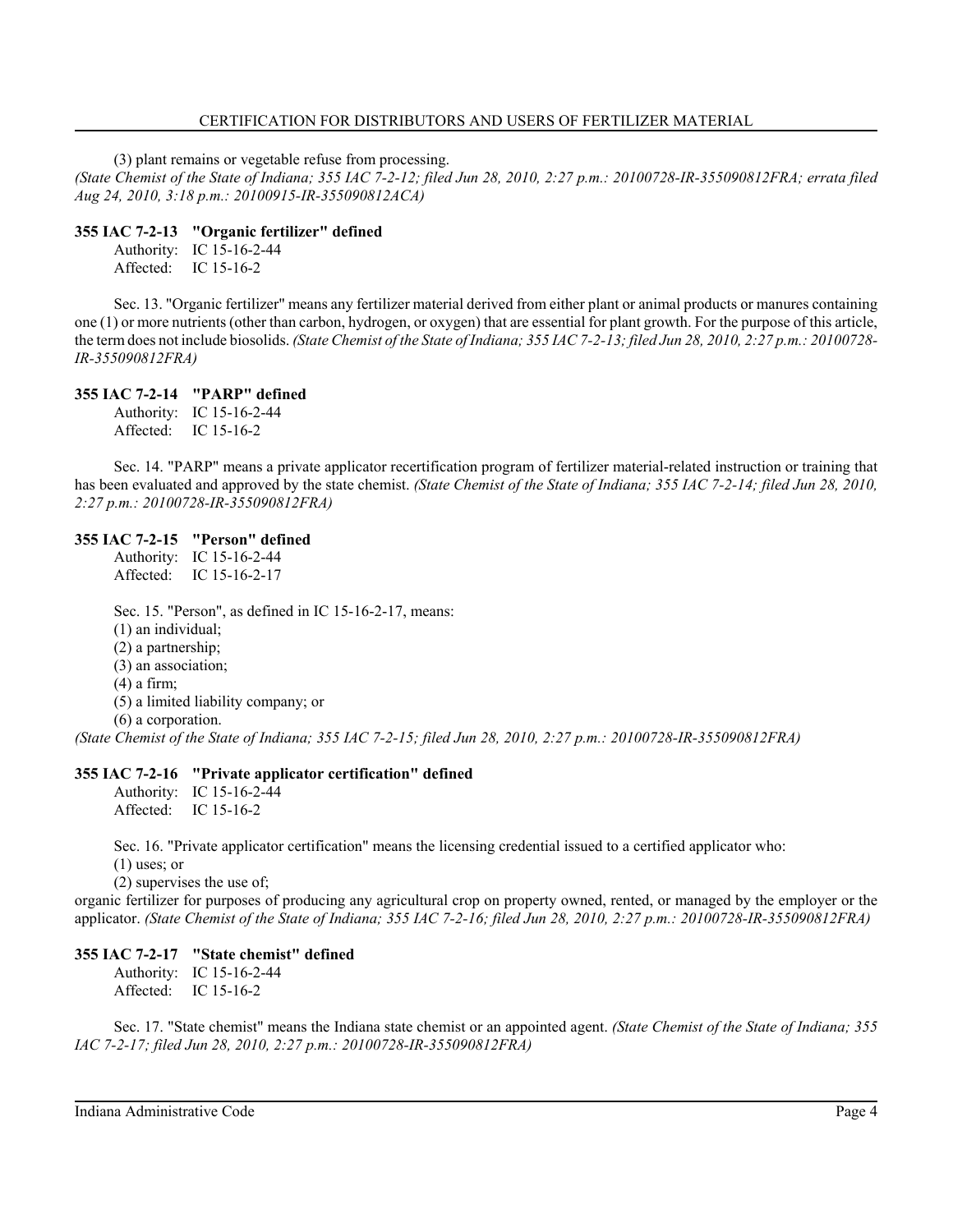## **355 IAC 7-2-18 "Trained employee" defined**

Authority: IC 15-16-2-44 Affected: IC 15-16-2

Sec. 18. "Trained employee" means any individual who:

(1) is operating as an employee, agent, or contractor of a certified applicator; and

(2) has received training required under this article to use fertilizer material under the supervision of the certified applicator. *(State Chemist of the State of Indiana; 355 IAC 7-2-18; filed Jun 28, 2010, 2:27 p.m.: 20100728-IR-355090812FRA)*

## **355 IAC 7-2-19 "Use" defined**

Authority: IC 15-16-2-44 Affected: IC 15-16-2-23

Sec. 19. "Use" means the:

(1) application of fertilizer material on an agricultural crop growing area;

(2) handling of fertilizer materials; or

(3) transportation of fertilizer materials.

*(State Chemist of the State of Indiana; 355 IAC 7-2-19; filed Jun 28, 2010, 2:27 p.m.: 20100728-IR-355090812FRA; errata filed Aug 24, 2010, 3:18 p.m.: 20100915-IR-355090812ACA)*

# **Rule 3. Credentialing Requirements for Distribution or Use of Fertilizer Material**

#### **355 IAC 7-3-1 For hire use of fertilizer material**

Authority: IC 15-16-2-44 Affected: IC 15-16-2

Sec. 1. All fertilizer material used for hire on the property of another person for purposes of producing an agricultural crop must be used by:

(1) an individual that has a valid commercial applicator license; or

(2) an individual that:

(A) has been trained as provided in section 4(b) of this rule; and

(B) is operating under the supervision of a certified applicator as provided in section 4 of this rule. *(State Chemist of the State of Indiana; 355 IAC 7-3-1; filed Jun 28, 2010, 2:27 p.m.: 20100728-IR-355090812FRA)*

## **355 IAC 7-3-2 Use of organic fertilizer**

Authority: IC 15-16-2-44 Affected: IC 15-16-2

Sec. 2. All organic fertilizer from a CFO used for purposes of producing an agricultural crop must be used by: (1) an individual that has a valid:

(A) commercial applicator license; or

(B) private applicator certification; or

(2) an individual that:

(A) has been trained as described in section 4(b) of this rule; and

(B) is operating under the supervision of a certified applicator as described in section 4 of this rule.

*(State Chemist of the State of Indiana; 355 IAC 7-3-2; filed Jun 28, 2010, 2:27 p.m.: 20100728-IR-355090812FRA)*

## **355 IAC 7-3-3 Distribution of fertilizer material**

Authority: IC 15-16-2-44 Affected: IC 15-16-2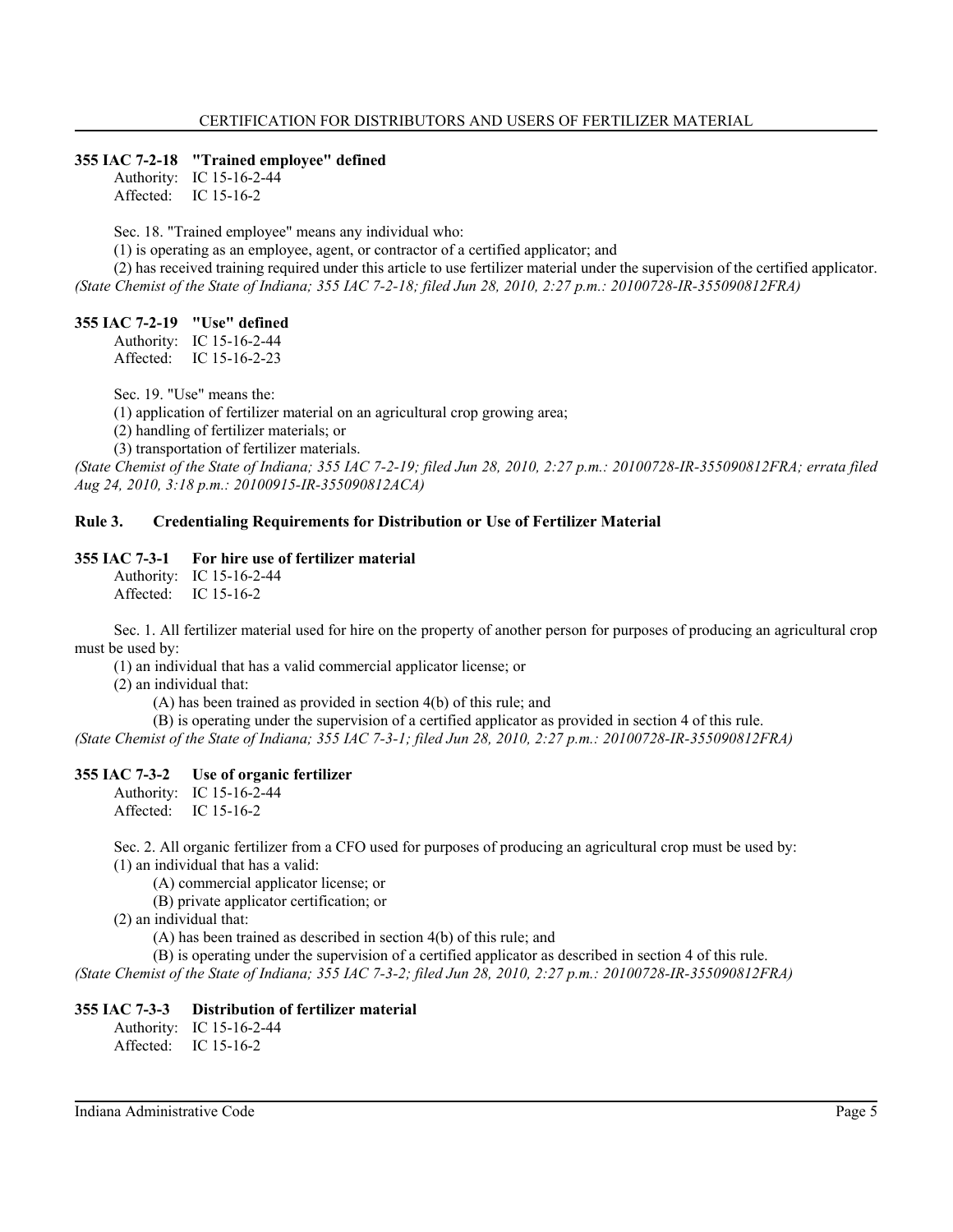Sec. 3. All fertilizer material distributed for the purpose of producing an agricultural crop must be distributed:

(1) by a person that has a valid fertilizer business license; and

(2) to a person that has a valid:

(A) fertilizer business license;

(B) commercial applicator license; or

(C) private applicator certification.

*(State Chemist of the State of Indiana; 355 IAC 7-3-3; filed Jun 28, 2010, 2:27 p.m.: 20100728-IR-355090812FRA; errata filed Aug 24, 2010, 3:18 p.m.: 20100915-IR-355090812ACA)*

## **355 IAC 7-3-4 Supervision of noncertified individuals**

Authority: IC 15-16-2-44 Affected: IC 15-16-2

Sec. 4. (a) Fertilizer materials covered by this article may be used by a noncertified trained employee who is working under the supervision of a certified applicator affiliated with the person performing the use or distribution.

(b) The training required in this section shall be as follows:

(1) Identified and approved by the state chemist.

(2) Repeated by the noncertified trained employee when that individual moves from one (1) employer to another.

(c) The supervising certified applicator shall be responsible for the following:

(1) Ensuring that the noncertified employee has received the training required in this section.

(2) Keeping a record of the training required in this section.

(3) Providing the supervised noncertified trained employee with the means and instructions to:

(A) establish direct voice communication during the use or distribution of fertilizer material; and

(B) immediately contact the Indiana department of environmental management to report any fertilizer material spill that may threaten waters of the state.

(4) Making work assignments to the supervised noncertified trained employee.

(5) Knowing the status of the work assignments made to supervised trained employee.

(d) A certified applicator shall supervise not more than ten (10) noncertified trained employees at any time. *(State Chemist of the State of Indiana; 355 IAC 7-3-4; filed Jun 28, 2010, 2:27 p.m.: 20100728-IR-355090812FRA)*

# **Rule 4. Applicator Certification Standards**

## **355 IAC 7-4-1 Certification standards**

Authority: IC 15-16-2-44 Affected: IC 15-16-2

Sec. 1. (a) An individual may become eligible to be a certified applicator by passing the certification examination described in subsection (b).

(b) The certification examination shall be a written, closed book examination developed by the state chemist. The minimum passing score for the examination shall be seventy-five percent (75%) unless another minimum passing score has been established by the state chemist after consideration of the recommendations of the standards committee described in subsection (c).

(c) The state chemist shall appoint a standards committee to develop certification subject matter and standards for the certification examination. Members of this committee shall include, at a minimum, individuals representing the following:

(1) The state chemist.

(2) The Purdue University cooperative extension service.

(3) The inorganic fertilizer industry.

(4) The organic fertilizer industry.

(d) Certification eligibility shall remain in force from the date of completing the requirements in subsection (a) through December 31 of the fourth year following the year during which the requirements were met.

(e) No examination may be attempted by any individual more than three (3) times in any twelve (12) month period. The twelve (12) month period shall commence on the date that the first examination failure occurs.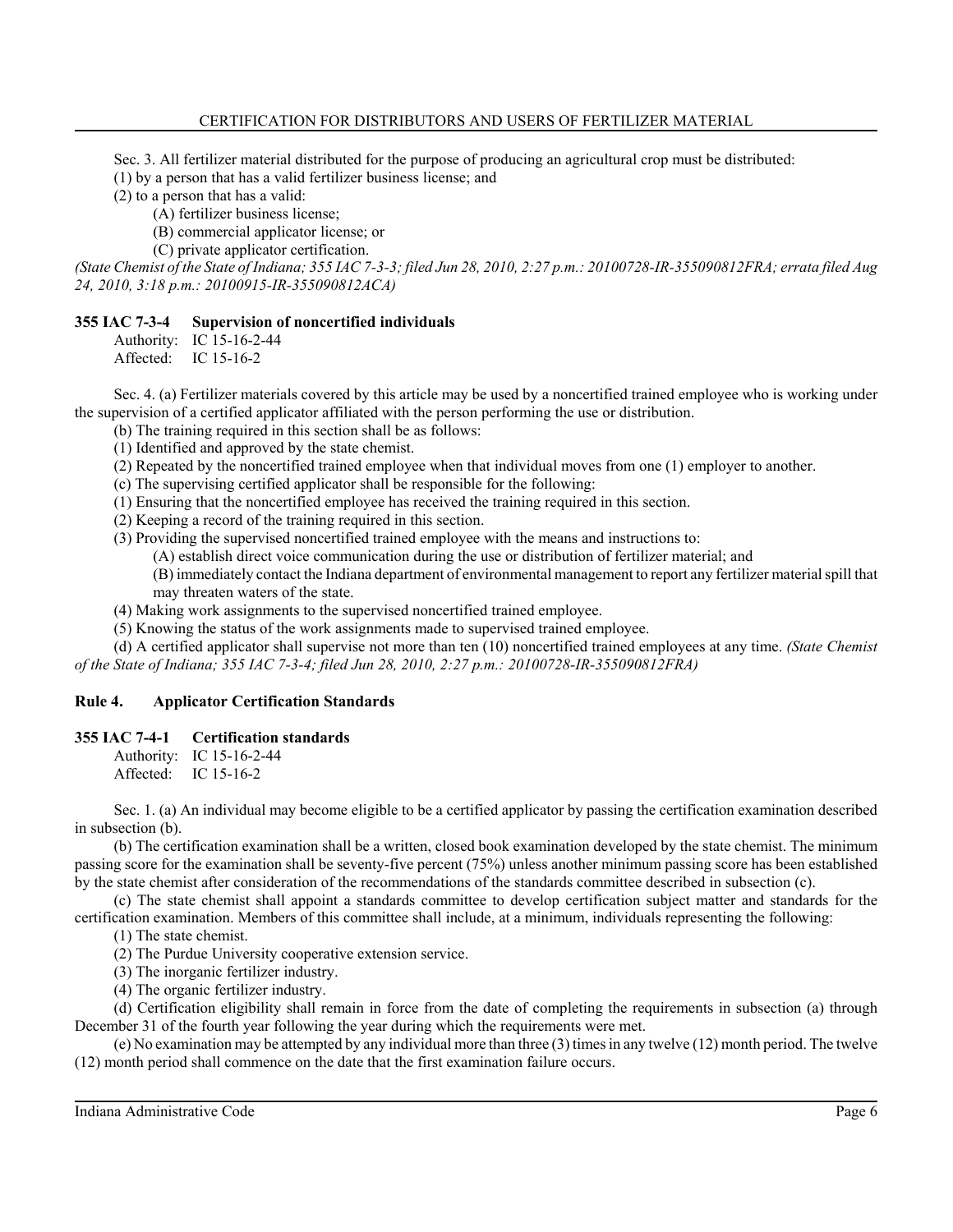(f) The state chemist shall specify examination procedures that must be followed by any individual taking an examination. Failure to comply with these procedures or any unauthorized assistance provided by or received by an individual during the examining period shall be cause for immediate termination of the examining process for all involved individuals and no additional opportunity to take any examinations shall be provided to the involved individuals for a period of five (5) years. *(State Chemist of the State of Indiana; 355 IAC 7-4-1; filed Jun 28, 2010, 2:27 p.m.: 20100728-IR-355090812FRA)*

## **355 IAC 7-4-2 Certification renewal standards**

Authority: IC 15-16-2-44 Affected: IC 15-16-2

Sec. 2. (a) An individual may become eligible for certification renewal by completing one (1) of the following:

(1) The written examination procedures for initial certification established in section 1 of this rule.

(2) Accumulating at least three (3) fertilizer material CCHs before the expiration of the individual's certification period.

(3) Attending at least three (3) fertilizer material PARPs before the expiration of the individual's certification period.

(b) An individual can accumulate CCHs or PARPs only after the individual is certified.

(c) An individual can accumulate a maximum of two (2) fertilizer material CCHs or PARP credits in any one (1) year of the individual's five (5) year certification period.

(d) Credit for accumulating in excess of three (3) fertilizer material CCHs or PARP credits shall not be carried forward to the next certification period.

(e) Eligibility for renewed certification shall remain in force through December 31 of the fifth year following renewal unless revoked or suspended prior to that date. *(State Chemist of the State of Indiana; 355 IAC 7-4-2; filed Jun 28, 2010, 2:27 p.m.: 20100728-IR-355090812FRA)*

# **355 IAC 7-4-3 Criteria and procedures for approving fertilizer material CCHs and PARPs**

Authority: IC 15-16-2-44 Affected: IC 15-16-2

Sec. 3. (a) The state chemist shall be responsible for evaluating all instruction and training opportunities submitted for consideration of approval for CCHs or PARP credits.

(b) Training and instruction may be evaluated and approved for both CCHs and PARP credits.

(c) All requests for CCH or PARP approval must be submitted to the state chemist as follows:

(1) At least twenty-one (21) days prior to the date that the instruction or training event will occur.

(2) In a format determined by the state chemist.

(3) By an individual directly responsible for the CCH instruction or training event.

(4) By the county extension educator with the Purdue Cooperative Extension Service for the PARP instruction or training.

(d) Criteria to be followed by the state chemist for the evaluation of instruction and training events for CCH and PARP approval shall include, but may not be limited to, the following:

(1) Must be open to all certified applicators.

(2) Except as provided in subdivision (3), any costs or participation fees to cover expenses incurred by the training providers must be the same for all certified applicators.

(3) Professional educational organizations claiming Internal Revenue Service 501(c) status and governmental organizations may charge variable participation fees.

(4) Must not be in-house training.

(5) The venue must be large enough to accommodate a reasonable number of certified applicators from outside of the immediate organization facilitating the instruction or training.

(6) Must be open without fee or charge to the state chemist for monitoring.

(7) Must have an effective mechanism for the person responsible for the training to verify participation of the certified applicator from the start to the conclusion of the CCH or PARP event.

(8) Must include at least one (1) state chemist approved regulatory topic.

(9) Subject matter and content must include, but may not be limited to, at least one (1) of the following:

(A) Fertilizer material storage.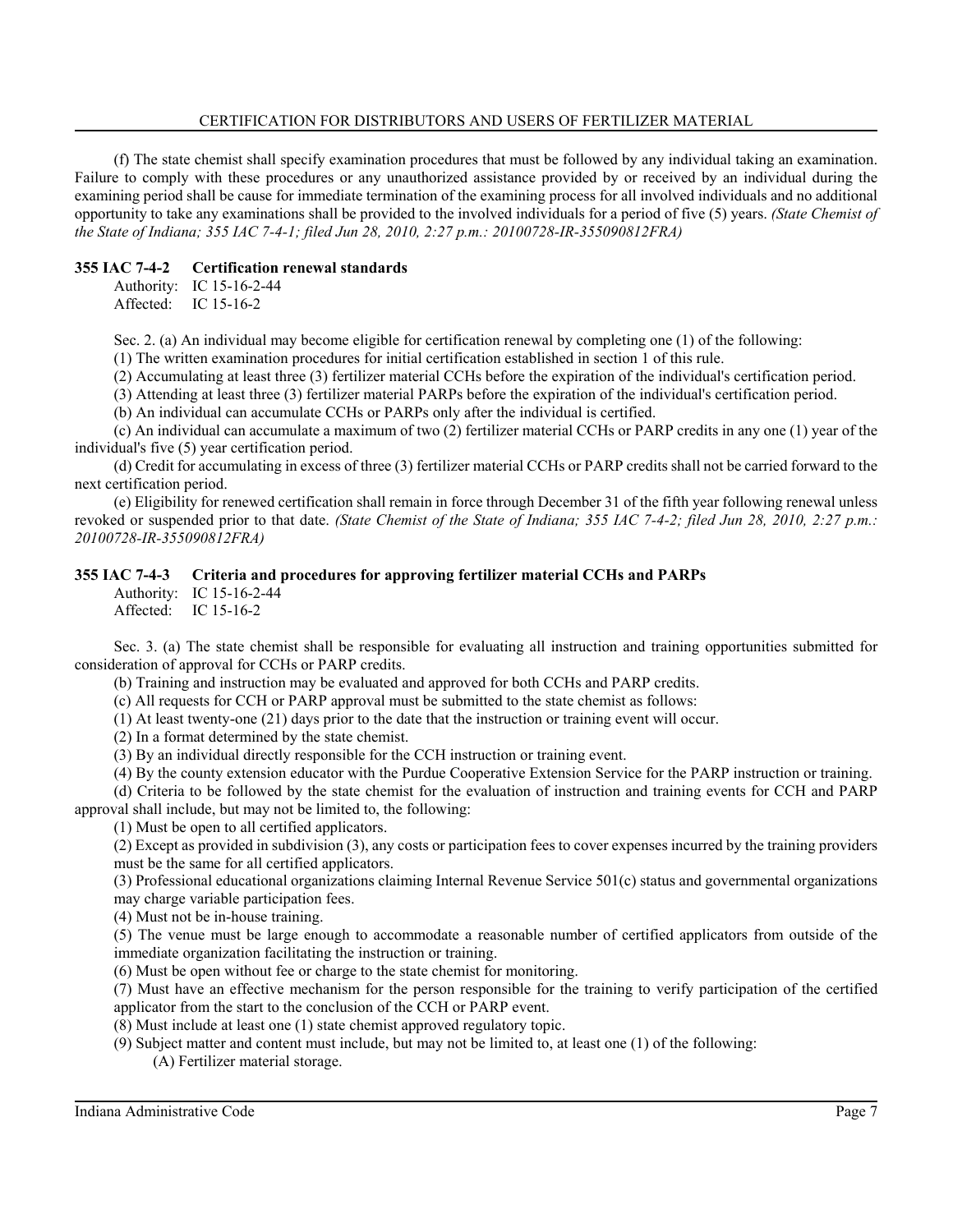(B) Fertilizer material chemistry.

(C) Fertilizer material equipment calibration and maintenance.

(D) Fertilizer material use.

(E) Fertilizer material transportation.

(F) Fertilizer material application development and implementation.

(G) Spill response procedures.

(H) Public and customer safety.

(I) Public and customer concerns.

(J) Applicator safety.

(K) Environmental safety.

(L) Environmental issues.

(M) Employee training.

(N) Associated state and federal laws or regulations affecting fertilizer materials or fertilizer material applicators.

(10) Subject matter and content must not include any of the following:

(A) Product or service sales or promotions.

(B) Employee hiring or retention.

(C) General business practices.

*(State Chemist of the State of Indiana; 355 IAC 7-4-3; filed Jun 28, 2010, 2:27 p.m.: 20100728-IR-355090812FRA)*

## **355 IAC 7-4-4 Regulatory response to CCH and PARP violations**

Authority: IC 15-16-2-44

Affected: IC 15-16-2-49.5

Sec. 4. (a) A certified applicator that makes false or fraudulent reports or in any way misrepresents his or her participation in the certification renewal process shall be subject to the following:

(1) Revocation of all accumulated CCHs or PARP credits to date.

(2) Regulatory provisions in IC 15-16-2-49.5.

(b) A person who makes false or fraudulent reports or in any way misrepresents information that is part of the certification renewal process shall be subject to the following:

(1) Revocation of authority and privilege to participate in any future CCH or PARP events.

(2) Regulatory provisions in IC 15-16-2-49.5.

*(State Chemist of the State of Indiana; 355 IAC 7-4-4; filed Jun 28, 2010, 2:27 p.m.: 20100728-IR-355090812FRA)*

## **355 IAC 7-4-5 Applications for license or certification**

Authority: IC 15-16-2-44

Affected: IC 15-16-2; IC 15-16-5

Sec. 5. (a) A person applying for a fertilizer business license must submit the following:

(1) An application to the state chemist on a form provided by the state chemist.

(2) Except for a person that has paid a pesticide business license fee under IC 15-16-5-48 for the current year, a fee of fortyfive dollars (\$45) to the state chemist.

(b) An individual applying for a commercial applicator license must do the following:

(1) Meet the certification standards described in section 1(a) of this rule.

(2) Submit an application to the state chemist on a form provided by the state chemist.

(3) Except for a person that has paid a pesticide commercial applicator license fee under IC 15-16-5-52 for the current year, submit a fee of forty-five dollars (\$45) to the state chemist.

(c) An individual applying for a private applicator certification credential must do the following:

(1) Meet the certification standards described in section 1(a) of this rule.

(2) Submit an application to the state chemist on a form provided by the state chemist.

(3) Except for a person that has paid a pesticide private applicator permit fee under IC 15-16-5-54 for the current certification period, submit a fee of twenty dollars (\$20) to the state chemist.